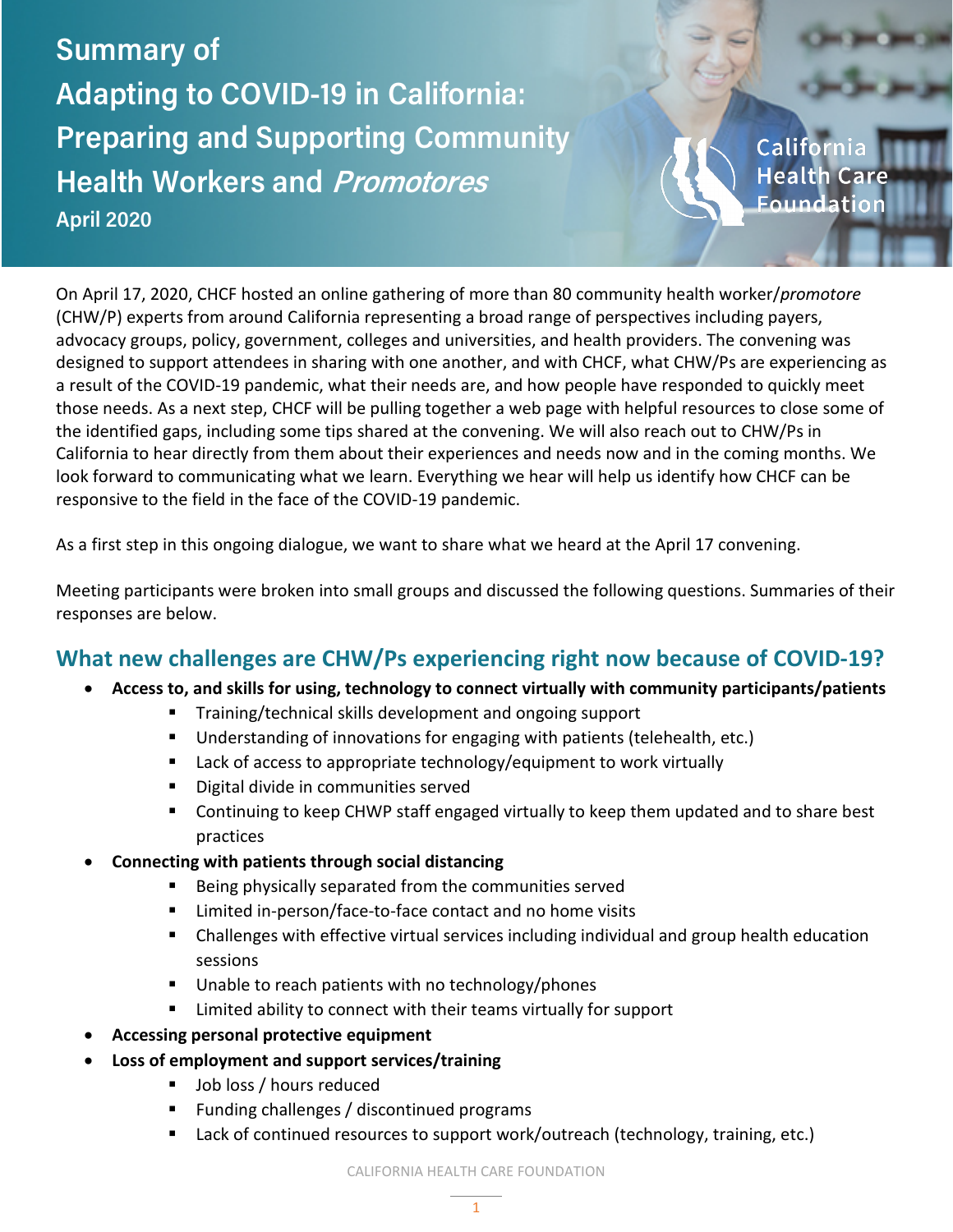## • **Increasing need in communities**

- Social support required for program participants
- Challenges with job loss and fear requires focus on other needs (e.g., less focused on program-related topics such as diabetes)
- **Fewer resources in communities available for participants/patients**
	- Lack of community resources including food and economic support
- **Misinformation and/or fear about COVID-19**
	- **Increased general anxiety**
	- **Decreased opportunities for community/personal interaction**
- **Limited connection with other CHW/Ps**
	- Inability to share best practices and resources
	- **Impact on CHW/P self-care and support**
- **Challenges balancing their own safety and well-being with the needs of the community**
	- Increased stress related to their own personal needs while seeing increased needs in the community that are difficult to address
	- Managing their own financial, medical, emotional, familial fallout related to COVID-19
- **Rapid and continued change**
	- Regular changes in roles and responsibilities
- **Lack of support in policy**
	- **IF Inability to share "on the ground" knowledge of the impact on communities**

## **What are effective ways you've prepared and supported CHW/Ps to adapt to this crisis?**

- **Provide information and support to CHW/P trainees and CHW/P workers**
	- Share regular updates and information to support effective work practices including policy, safety, protocols, and best practices
	- **Provide support for self-care including regular check-ins, mentoring, and networking**
	- **Develop virtual/online resources for information and continued insights and professional** development
- **Develop and/or deliver new trainings specific to COVID-19**
	- Case-based scenarios with applicable skills
	- Safe, effective practices
	- **Consider future work changes beyond the current crisis**
- **Teach ways to effectively use virtual platforms and apps to form and maintain connections and to deliver services remotely**
	- **Technology skills and trainings**
	- Adapt CHW/P work to virtual visits, and provide tools and resources to support engaging communities and patients virtually (motivational interviewing on the phone, how to educate people about COVID-19, etc.) including what can be done virtually and what may be less effective virtually
	- Utilize a variety of technology and software (Zoom, Nextdoor, WhatsApp, Remind, Google Hangout, etc.)
- **Update or create tools to help workers educate or support community partners around COVID-19**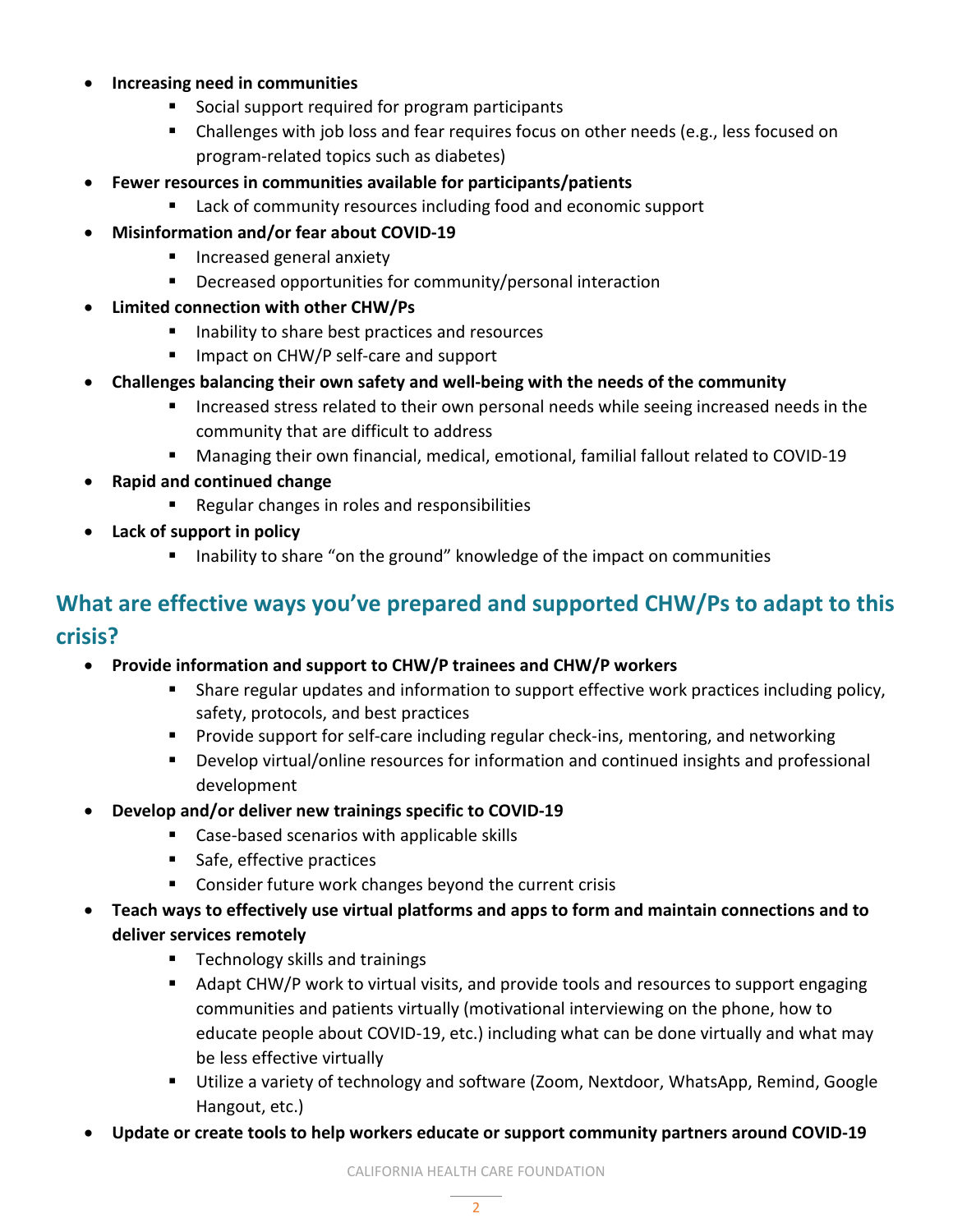- **Develop script/assessment tool to conduct phone outreach (high-risk clients, COVID-19** education, etc.)
- Use online tools (e.g., for case management forms)
- Develop curricula/models for online classes (e.g., asthma classes)
- **Shift CHW/P services and training to virtual delivery**
	- **UPICAL SESSIONS With clients and communities**
	- Online classes and trainings
	- **EXP** Create opportunities for remote CHW/P internships
- **Provide equipment and services needed for CHW/Ps to work remotely**
	- Including laptops and VPN access
- **Partner with other organizations to provide training, technical assitance and resources**
	- **Colleges**
	- Health plans for training and TA
	- **IFILMS** (coordinate services particularly for hard-to-reach patients)
	- **Foundations**
	- Health providers share information and also best practices for reaching clients and communities
	- **Local/county government agencies**
- **Produce educational materials for the community that are culturally and linguistically relevant**
	- Continually update with new COVID-19 information as needed
- **Increase communication within teams**
	- **EXE** Regular team meetings to share best practices, problem solve, provide peer support, and update workflows
	- **Set realistic expectations given current challenges**
	- Provide a variety of communications (virtual meetings, emails, online tools and resources) to continually engage and support the work
	- **•** Check in regarding self-care
- **Maintain jobs and salaries**
- **Leverage CHW/P role within the delivery system**
	- Allow CHW/Ps to lead coordination with social services and resources
	- Share experiences and knowledge of resources with health plans and other payers
	- **Support other community organizations and create learning networks to share effective** engagement strategies and emerging practices
- **Engage in policy work to share and understand emerging policy issues**
	- Host national policy call
- **Identify how community partners' needs have shifted and the impact on the community**
	- **EXP** Created a resource workgroup to identify gaps in resources for home-bound patients

## **What do you imagine will be expected of CHW/Ps in the next three to nine months?**

- **Increased ability to use technology to engage with community partners remotely**
	- **There will be continued virtual work rather than in-person services**